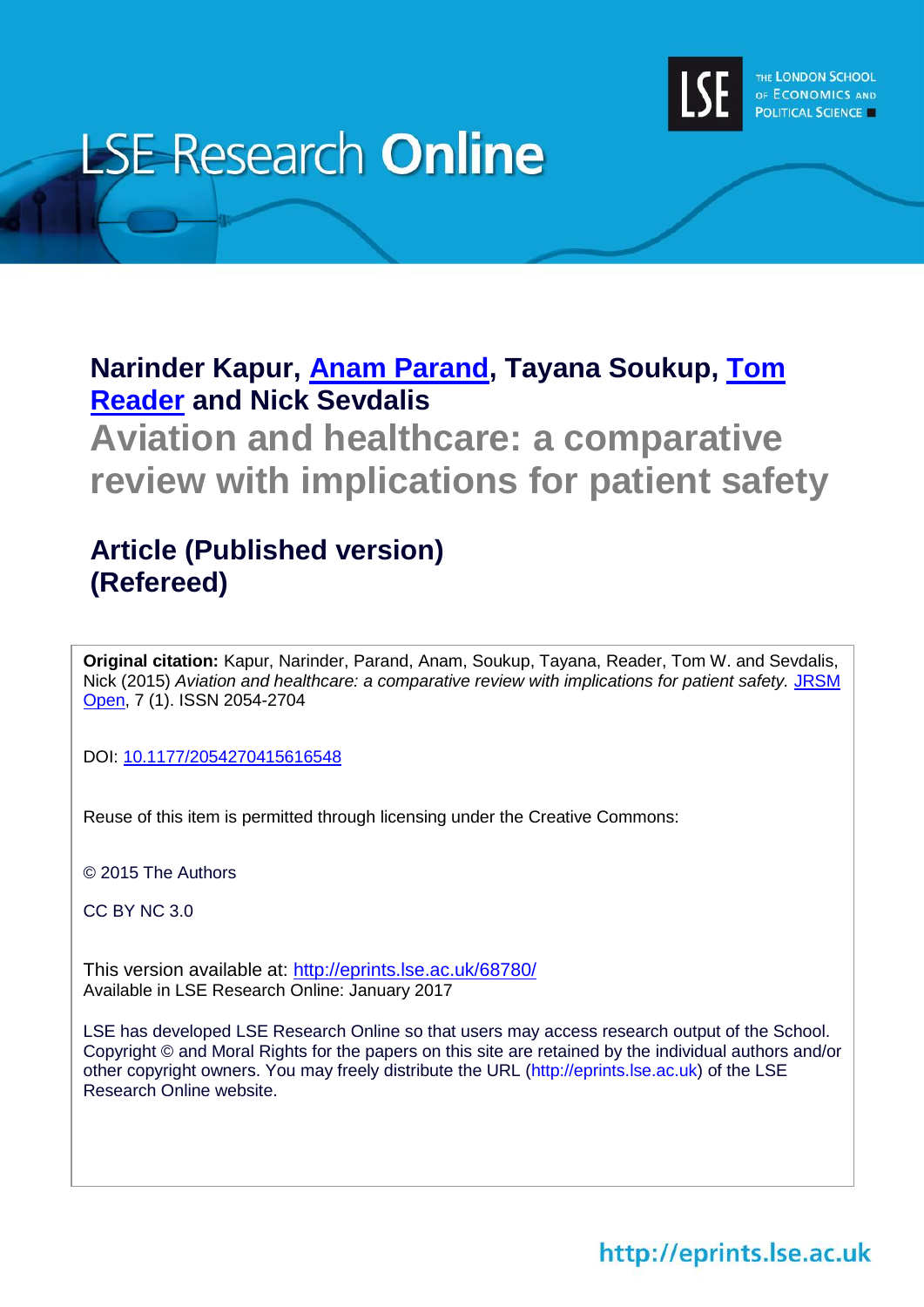

Journal of the Royal Society of Medicine Open;  $0(0)$  1–10 DOI: 10.1177/2054270415616548

# Aviation and healthcare: a comparative review with implications for patient safety

Narinder Kapur<sup>1</sup>, Anam Parand<sup>2</sup>, Tayana Soukup<sup>3</sup>, Tom Reader<sup>2</sup> and Nick Sevdalis<sup>4</sup>

<sup>1</sup>University College London, UK <sup>2</sup> London School of Economics, UK <sup>3</sup>Imperial College, London, UK 4 King's College London, UK Corresponding author: Narinder Kapur. Email: n.kapur@ucl.ac.uk

### **Summary**

Safety in aviation has often been compared with safety in healthcare. Following a recent article in this journal, the UK government set up an Independent Patient Safety Investigation Service, to emulate a similar well-established body in aviation. On the basis of a detailed review of relevant publications that examine patient safety in the context of aviation practice, we have drawn up a table of comparative features and a conceptual framework for patient safety. Convergence and divergence of safety-related behaviours across aviation and healthcare were derived and documented. Key safety-related domains that emerged included Checklists, Training, Crew Resource Management, Sterile Cockpit, Investigation and Reporting of Incidents and Organisational Culture. We conclude that whilst healthcare has much to learn from aviation in certain key domains, the transfer of lessons from aviation to healthcare needs to be nuanced, with the specific characteristics and needs of healthcare borne in mind. On the basis of this review, it is recommended that healthcare should emulate aviation in its resourcing of staff who specialise in human factors and related psychological aspects of patient safety and staff wellbeing. Professional and post-qualification staff training could specifically include Cognitive Bias Avoidance Training, as this appears to play a key part in many errors relating to patient safety and staff wellbeing.

Keywords Medical error, patient safety, patients

Comparisons have often been made between safety management in aviation and healthcare.<sup>1,2</sup> This emulation is in the context of major achievements in the field of aviation – despite the number of worldwide flight hours doubling over the past 20 years (from approximately 25 million in 1993 to 54 million in 2013), the number of fatalities has fallen from approximately 450 to 250 per year.<sup>3</sup> This stands in comparison to healthcare, where in

the USA alone there are an estimated 200,000 preventable medical deaths every year, which amounts to the equivalent of almost three fatal airline crashes per day. As the renowned airline pilot Chesley Sullenberger noted, $4$  if such a level of fatalities was to happen in aviation, airlines would stop flying, airports would close, there would be congressional hearings and there would be a presidential commission. No one would be allowed to fly until the problem had been solved.

In this article, we present a comprehensive review of similarities and differences between aviation and healthcare and the application to healthcare of lessons learned in aviation.

# Aviation versus healthcare: how comparable?

Table 1 summarises how aviation compares with healthcare. Some authors have expressed reservations about the analogies between aviation and healthcare,  $5-9$  and others have noted that industries such as mining<sup>10</sup> and metal manufacture<sup>11</sup> may provide just as valuable safety lessons as aviation. Amalberti et al.<sup>12</sup> have pointed to some inbuilt features of healthcare which may mean that it can never be as ultrasafe as industries such as aviation. In contrast to aviation, Reason<sup>13</sup> has referred to the close personal contact in healthcare and to the 'lethal convergence of benevolence', which may result in the bypassing of protocols, barriers and safeguards, often with patients' best interests at heart.

# Review framework

We provide a narrative review of the application of aviation-based human factors interventions in healthcare. As our guiding framework, we have adapted the models developed by Helmreich<sup>14</sup> and by Lawton et al. $15$  (Figure 1).

Creative Commons CC-BY-NC: This article is distributed under the terms of the Creative Commons Attribution-NonCommercial 3.0 License ([http://www.](http://www.creativecommons.org/licenses/by-nc/3.0/)<br>[creativecommons.org/licenses/by-nc/3.0/](http://www.creativecommons.org/licenses/by-nc/3.0/)) which permits non-commercial use, r the original work is attributed as specified on the SAGE and Open Access page ([https://uk.sagepub.com/en-us/nam/open-access-at-sage\)](http://www.uk.sagepub.com/aboutus/openaccess.htm).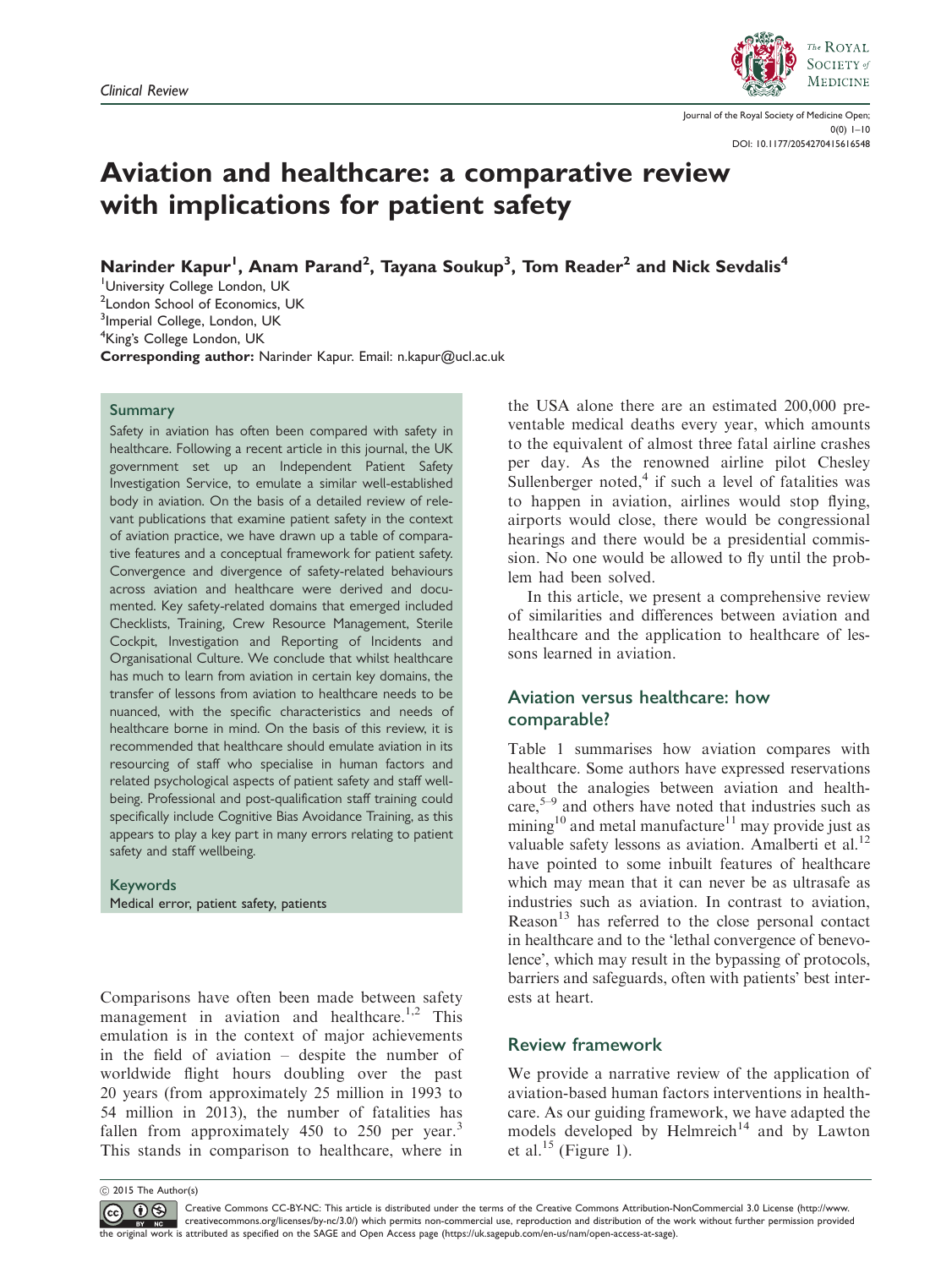| <b>Domain</b>                     | <b>AVIATION</b>                                                                                                                                                                                                                                                                                                                     | <b>HEALTHCARE</b>                                                                                                                                                                                                                                                                                                                                                                                        |
|-----------------------------------|-------------------------------------------------------------------------------------------------------------------------------------------------------------------------------------------------------------------------------------------------------------------------------------------------------------------------------------|----------------------------------------------------------------------------------------------------------------------------------------------------------------------------------------------------------------------------------------------------------------------------------------------------------------------------------------------------------------------------------------------------------|
| <b>History</b>                    | • Hundred years                                                                                                                                                                                                                                                                                                                     | • Hundreds of thousands of years                                                                                                                                                                                                                                                                                                                                                                         |
| <b>Key Raw</b>                    | • Aircraft, usually less than 30 years old,                                                                                                                                                                                                                                                                                         | Human bodies, can live to around 100 years, check-up<br>$\bullet$                                                                                                                                                                                                                                                                                                                                        |
| <b>Material</b>                   | serviced every few months                                                                                                                                                                                                                                                                                                           | every 1-2 years or less frequently                                                                                                                                                                                                                                                                                                                                                                       |
| <b>Activities</b>                 | Pilots operate one or two types of aircraft<br>$\bullet$<br>Episode usually lasts 1-10 hours, with<br>$\bullet$<br>same crew on board                                                                                                                                                                                               | • Health care professionals have to deal with a wide<br>variety of equipment, diseases and presentations<br>• Duration of inpatient stay may be days or even years,<br>with numerous changeovers of staff                                                                                                                                                                                                |
| Equipment                         | • There is a degree of standardisation of<br>displays across aircraft<br>• Most procedures are automated, with<br>multiple back-up systems in place<br>• Information such as weather conditions is<br>automatically available                                                                                                       | • There is relatively little standardisation of design across<br>medical equipment<br>• Automation of procedures, and back-up systems, are<br>somewhat variable, with much of healthcare being<br>'hands-on'                                                                                                                                                                                             |
| <b>Service</b><br><b>Users</b>    | • Passengers are healthy<br>• Passengers usually have little knowledge<br>of the crew or aircraft or airline<br>• Crew rarely know names of individual<br>passengers, and the captain will seldom<br>console a passenger personally if things go<br>wrong                                                                           | Patients are sick, vulnerable and injured<br>$\bullet$<br>$\bullet$<br>Patients will often come equipped with well-<br>researched information about their condition, their<br>doctors and their hospital<br>• Staff will know each patient well and may also become<br>familiar with their families. A consultant will generally<br>console a patient if things go wrong.                                |
| <b>Service</b><br><b>Delivery</b> | More homogenous<br>$\bullet$<br>• The same crew usually on board a flight<br>• Pilots do not become acquainted with<br>passengers, or have to console them if<br>anything goes wrong<br>• Comfort and luxuries rather than safety<br>can be correlated with ability to pay<br>• There are few subspecialities of pilots and<br>crew | • More heterogeneous with a number of subspecialties<br>involved<br>• Health professionals get to know their patients and<br>build up a rapport with them<br>• Care is personal and patients are often involved in<br>treatment decisions<br>• Quality of care can be related to the ability to pay,<br>especially in developing countries<br>• There are many subspecialities in healthcare             |
| <b>Safeguards</b>                 | Many safeguards are in place with a high<br>$\bullet$<br>degree of automatization and<br>computerised support<br>• There are strictly enforceable rules to<br>exclude adverse effects of fatigue or<br>alcohol on pilot's performance                                                                                               | • Limited safeguards, hands-on work, and a relative lack<br>of automatization and computerised support<br>• Lack of strictly enforceable rules to exclude adverse<br>effects of fatigue. Rules about alcohol are seldom<br>made explicit or strictly enforced.                                                                                                                                           |
| <b>Safety</b>                     | • Equal for everyone on plane<br>• Fatalities can be over 100 at a time, and<br>usually include the crew of the plane<br>• The setting of targets is relatively<br>infrequent, and rarely conflicts with<br>passenger safety                                                                                                        | • Can correlate with ability to pay, especially in<br>developing countries<br>• Fatalities generally involve one person. Staff fatalities<br>directly associated with patient care are very rare.<br>• Targets may often be present, and may on occasions<br>conflict with patient safety                                                                                                                |
| <b>Adverse</b><br><b>Events</b>   | Major adverse events are always<br>$\bullet$<br>investigated by a national body<br>• Major adverse events are often featured in<br>the media<br>• Pilot immunity is often part of the<br>reporting culture<br>• Adverse event investigation reports are<br>always published                                                         | Major adverse events are usually only investigated<br>$\bullet$<br>locally, though may occasionally be subject to wider<br>investigation<br>• Major adverse events only occasionally feature in the<br>media<br>• Immunity is not necessarily part of the reporting<br>culture, and disciplinary procedures are wide-ranging<br>Adverse event investigation reports are seldom<br>$\bullet$<br>published |

#### Table 1. Distinctive features of aviation and healthcare.

## Latent factors and organisational culture

At least three safety-related cultural attributes appear to distinguish aviation from healthcare. Aviation has much more of a blame-free culture in the case of reporting and owning up to safety incidents; in healthcare, there more often appear to be competing demands between economic factors and safety, with financial pressures and considerations constantly making news headlines; and safety permeates all levels of the business of airlines, whereas in healthcare it is still regarded as the priority of some, not the obligation of all. What is common to both industries is the concept of professionalism, but paradoxically this may sometimes lend itself to corners being cut and social fragmentation between professional groups.16

A safety culture toolkit developed in the UK after railway accidents identified the following key features – leadership, two-way communication, employee involvement, learning culture and attitude towards blame.<sup>17</sup> It is widely accepted that along these dimensions the organisational culture in aviation has changed dramatically over the past 30–40 years, but in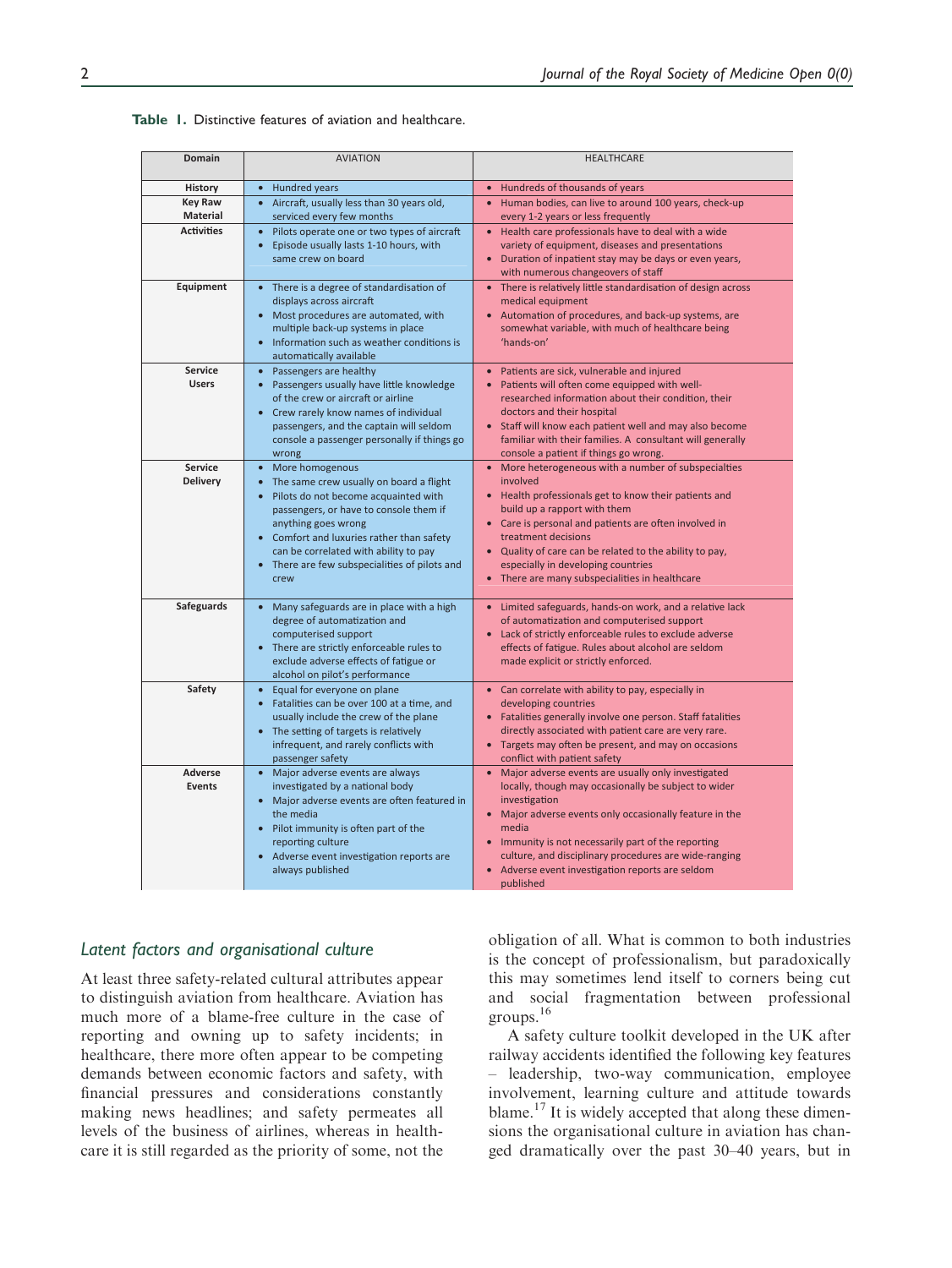Figure 1. This Figure provides a framework for the approach offered in this paper. It is adapted from the models described by Helmreich<sup>14</sup> and by Lawton et al.<sup>15</sup> We distinguish between background 'Latent' factors and more current, situational 'Active' factors. Active failures include lapses, mistakes and violations. We also allow for an analysis of adverse events, but we adopt the more neutral term 'Performance Analysis' to allow for the analysis of high levels of excellence, so that lessons can be learned from such 'positive' behaviours as well as from 'negative' behaviours, which have traditionally been the primary focus of investigations.



healthcare organisations such as the NHS in the UK there is still the feeling that hierarchies and fear of speaking out persist and that the lack of accountability for those who have transgressed, together with the absence of any apology, perpetuates these cultural limitations.<sup>18</sup> Sullenberger<sup>19</sup> has referred to an era in aviation where pilots 'acted like gods with a little ''g'' and cowboys with a capital "C"". Sadly, some of this culture would still appear to remain in parts of healthcare. As Timmons et al. $^{20}$  have argued, full and successful implementation of human factors initiatives may be stalled if the culture in an organisation is not accommodating. They found that a six-day human factors training course taken by emergency and perioperative staff appeared to be valued and considered helpful by staff who took part, but that implementation of behavioural changes on the ground was stalled by long-standing cultural and organisational issues. Sullenberger<sup>4</sup> has powerfully argued for patient safety to be embedded in board and financial decision making in healthcare – and noted,

Safety should be part and parcel of everything we do ... Every decision that is made, whether it's administrative, budgetary, or otherwise, should take safety implications into account because there is such an important business case for doing so ... What we have right now, quite frankly, in healthcare are islands – visible islands of excellence in a sea of invisible failures, with risk lurking just below the waterline. We need to widen those islands of excellence. We need to connect these islands with more dry land. We need to address these areas of risk. That is going to require transparency, it's going to require data, it's going to require personal story telling, and it's going to require effective use of health IT.

Implicit in healthcare comparisons with other safety-critical industries is the message that staff wellbeing, morale and motivation are key to the safe, successful and profitable delivery of a service and of a supportive organisational culture. As Paul O'Neill, former US Treasury Secretary and CEO of the metal company Alcoa, stated, 'I don't think you can be habitually excellent at everything unless you begin with caring about your workers'.<sup>11</sup> Staff may suffer distress and ill-health for a variety of reasons, ranging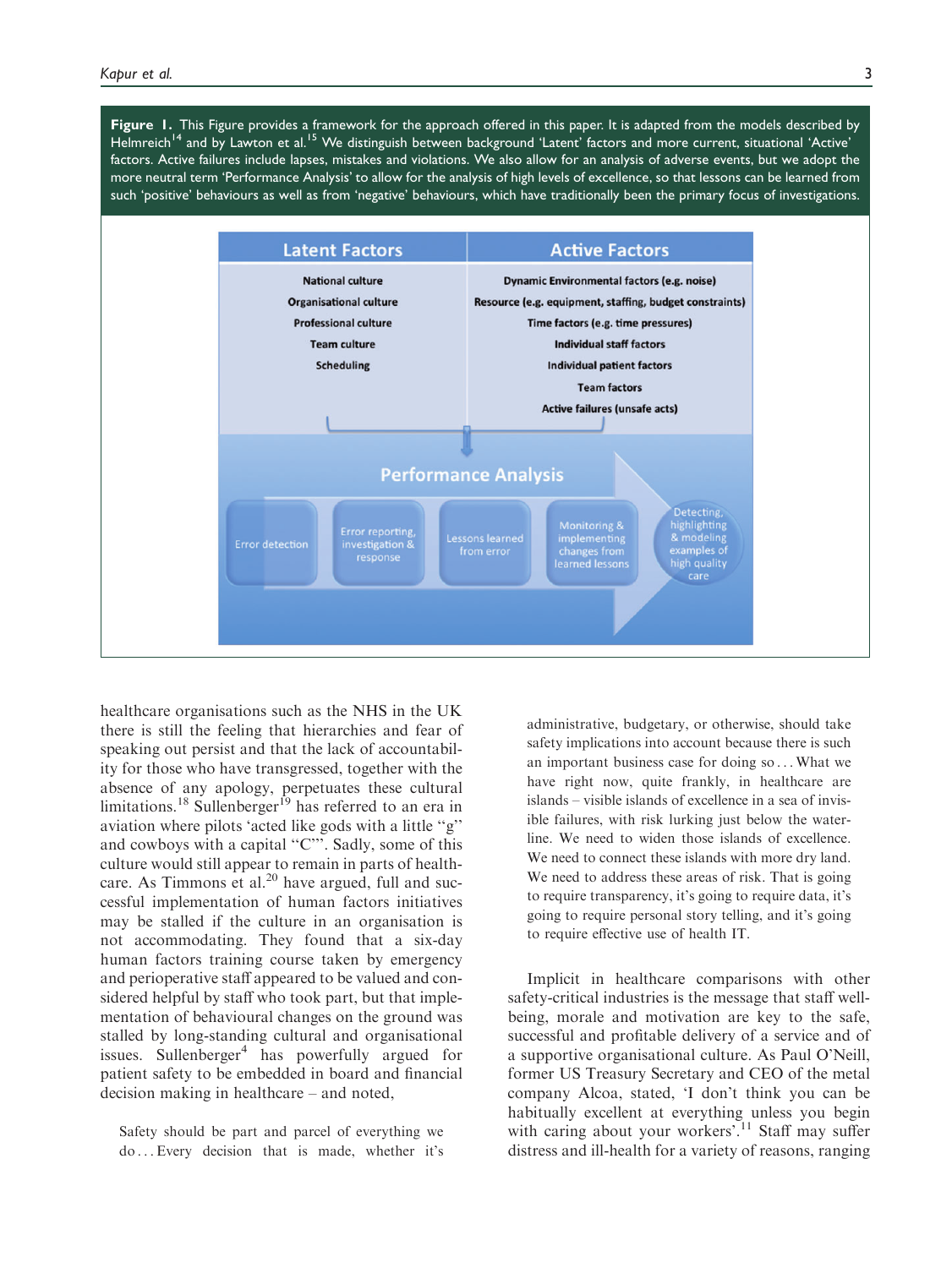from distress following major complications of a treatment they have carried out<sup>21</sup> to suicide in the context of undergoing investigations by a regulatory body.22 The Francis Report into whistleblowing in the  $N<sup>18</sup>$  referred to many cases of whisteblowers and others being badly treated, and sometimes being subject to 'kangaroo courts' by NHS management, with no allowance for Plurality, Independence and Expertise principles to ensure fairness. Invariably, such cases may not only impinge on patient safety and staff wellbeing but may also involve significant expenditure from public funds coupled with financial hardship to staff who have to pay for their own legal costs. Legal settings, such as employment tribunals, are not interested in the implications of such cases for patient safety and staff wellbeing, and may sometimes be seen as weighted in favour of NHS employers, who have financial resources to maximise a legal case, to take an unfavourable ruling to a higher court, etc. In recent years, in the UK health service there have been prominent cases of NHS staff who have suffered as a result of extreme stress – including Eva Clark, the nurse at Mid-Staffordshire hospital, who committed suicide after being bullied at work $^{23}$  and Jacintha Saldanha, who committed suicide in December 2012 after suffering the humiliation of mistakenly answering a hoax phone call, pretending to be from the Queen, to the ward where the Duchess of Cambridge was a patient. $^{24}$  In both of these cases, the level of support that should have been provided to staff was apparently absent.

The Public Administration Select Committee of the UK House of Commons recommended<sup>25</sup> that the government adopt the proposal set out by Macrae and Vincent<sup>26</sup> for an independent Patient Safety Investigation Agency and this recommendation has been accepted by the government. When adverse events in healthcare seriously affect staff wellbeing, morale and motivation – regardless of whether the origins are poor patient outcome, poor management, etc. – such events need to be given the same urgency as when patients suffer. In line with the above message propounded by Paul O'Neill, it is worth considering whether, in addition to an Independent Patient Safety Investigation Service, a parallel body is put in place, an Independent Staff Investigation and Support Service, so that lessons can be learned when healthcare staff suffer in major ways in the clinical workplace, and so that staff support mechanisms can be readily put in place.<sup>27</sup> The current UK Health Secretary is quoted as stating in June 2015, 'The performance of the NHS is only as good as the support we give to the staff' [\(https://abetternhs.word](https://abetternhs.wordpress.com/2015/06/10/supervision/) [press.com/2015/06/10/supervision/](https://abetternhs.wordpress.com/2015/06/10/supervision/)), and this needs to be translated into practical changes on the ground.

#### Active factors

Checklists. The need for checklists is based on the premise that in the execution of procedures the human brain may be subject to three key cognitive limitations: we may forget to retrieve one of a number of steps in a procedure; we may retrieve a step but for one reason or another (e.g. distraction, fatigue) may not remember to carry it out; or we may retrieve the step, remember to carry it out, but execute the action incorrectly. In aviation, there is usually much more in terms of procedural documentation of immediate relevance, such as in Airline Operations Manuals or Quick Reference Handbooks, and  $T\circ f^{28}$  has proposed the availability of similar systems in healthcare. In aviation, there appear to be three forms of checklists, one for simple, routine operations; one for more complex operations; and one for emergency procedures (where the checklist may be 'do-verify later' rather than 'read-verify'). Checklists also vary between types of aircraft. Checklists have traditionally been a more integral part of aviation workflow, whereas in medical disciplines such as surgery, they have been a more recent innovation. To this extent, they may be seen to represent a form of 'time out' during an established routine. Medical applications of checklists have included the fields of surgery and infection control,  $29-31$ and there have also been attempts to reap the benefits of checklists to help avoid errors in medical diagnosis.<sup>32,33</sup>

Catchpole et al.<sup>34</sup> used both aviation and Formula 1 pit-stop expertise to inform the use of checklists to ensure smooth handover between surgery and intensive care. Low et al.<sup>35</sup> focused on the application of checklists on key transition points in surgery, 'flow checklists', so as to ensure that high-risk points such as departure from operating room do not suffer from lapses in procedures being executed. Wadhera et al.<sup>36</sup> showed how such an approach, if applied to key stages of cardiovascular surgery with high cognitive demands, can yield benefits. In a similar vein, Federwisch et al. $37$  incorporated staff shift changeover times with a form of checklist by incoming and outgoing nurses to note items such as identification bracelet and IV catheter sites. Schelkun<sup>38</sup> extended the checklist concept to implementing a form of aviation plan in surgical settings – plan the operation taking into account the patient, the injury/ illness, and the goals of the operation; decide on details of the operation, noting surgical approach, equipment needed, etc.; put together a surgical equipment checklist; and ensure good communication at every stage of the procedure, including debriefing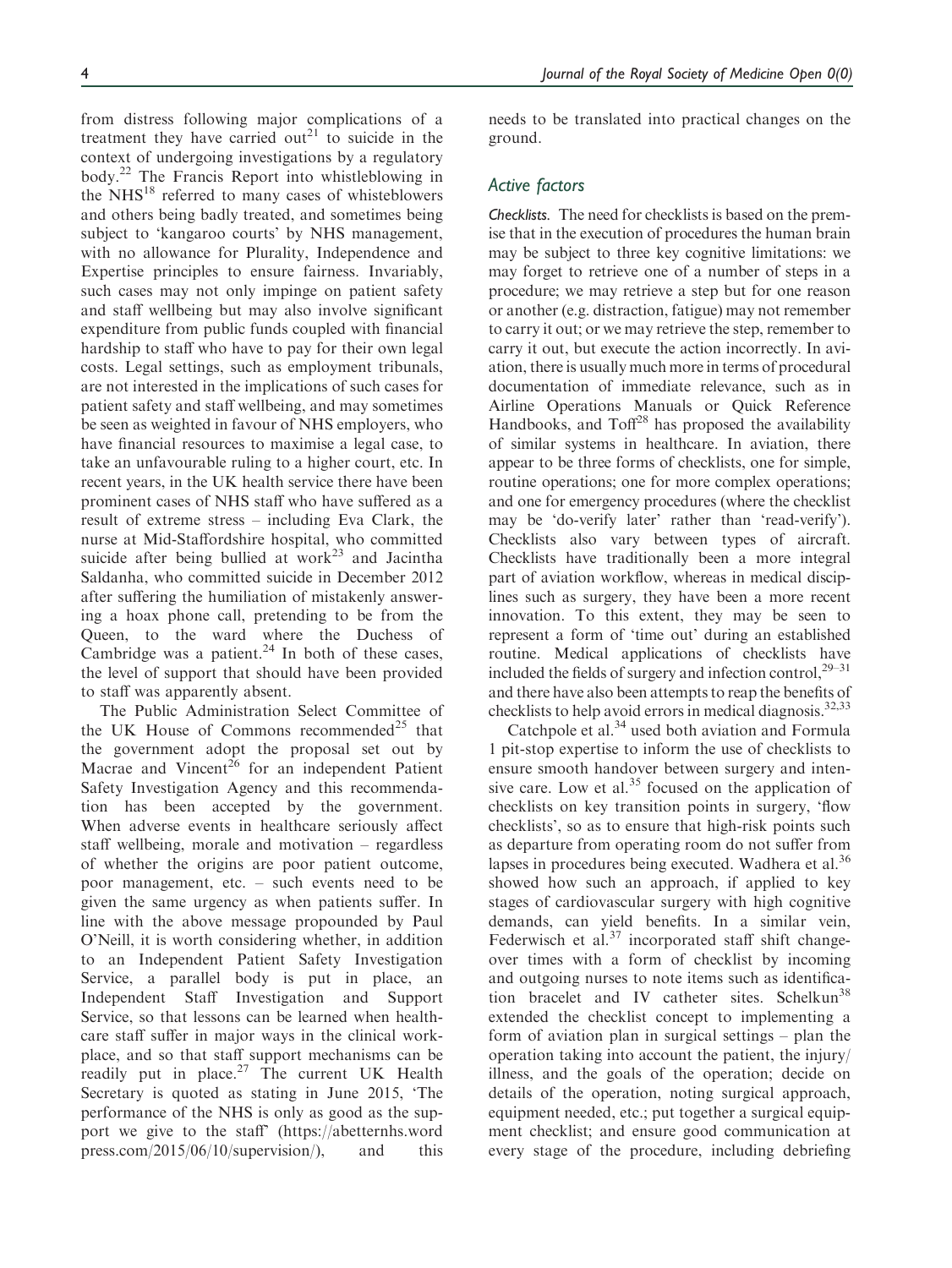afterwards to review what went well and what could have been improved. On the more cautious side, Clay-Williams and Colligan<sup>39</sup> argued that there is variable evidence on the efficacy of checklists in healthcare, that checklists may not be applicable in more complex clinical settings  $(cf.<sup>6</sup>)$ , and that overreliance on checklists may detract from other forms of safety. In a similar vein, Catchpole and Russ<sup>40</sup> argued that a checklist is a 'complex socio-technical intervention that requires attention to design, implementation and basic skills required for the task', and that checklists may succeed and fail in healthcare for a variety of reasons.

Training. Training in aviation and training in fields such as surgery have been compared, with aviation training and competency assessment generally considered to be more rigorous and more regimented.<sup>41-43</sup> Initial pilot training normally takes around three years, and becoming a captain will usually take around a further 10 years. Training to become a doctor usually takes around five years, with generally a further 10 years before becoming a consultant. Keeping up with the explosion of knowledge in healthcare is daunting but necessary, even for experienced consultants, but this is not so much the case in aviation. Pilot training is in a variety of settings, on the ground, in an aircraft and always in a simulator. Simulation has also been extended to teamwork and debriefing. Simulators are overall less used in medical training – or they are used less systematically. Pilots have to undergo proficiency checks, usually in a simulator, every six months. Doctors in the UK now undergo re-validation every five years. Pilot training is broken down into core competency skills, and this form of behavioural analysis of the skill training needs is becoming more common in healthcare. Non-technical skills, such as leadership, team working, decision making, situational awareness, managing stress and coping with fatigue, are extensively taught in pilot training, with well-established protocols for behavioural measurements of crew while in flight.<sup>44</sup> It is only in recent years that behavioural marker systems that capture the non-technical skills of healthcare professionals have been developed in medicine, with some areas such as anaesthesia and surgery particularly embracing their value.<sup>28,45–47</sup> When unexpected or emergency situations arise, both doctors and pilots will benefit from a commitment to life-long learning, a good understanding of disasters and how to deal with them and an ability to think flexibly. $48,49$  What is more, the personality of the pilot has been considered as part of determining risk-profiles during training, but as yet this has not happened in medicine.<sup>50</sup> In surgery, Lewis et al.<sup>51</sup> have argued that there may persist macho and 'heroism' personalities in surgeons, where

improvising or finding a solution over-rides seeking or heeding advice from others in a team.

Crew resource management and sterile cockpit. Crew resource management essentially refers to how members of a team interact and are aware of factors that influence performance. Seager et al. $52$  noted five features of crew resource management – cooperation, leadership, workload management, situational awareness and decision making. The 'team' in aviation may primarily be just the pilot and co-pilot, with a degree of hierarchy between the two, whereas the team in surgery or other medical settings may be more diverse, with more distinct roles and with a variable degree of hierarchy. Communication failures may be more likely to occur in healthcare than in aviation cockpit settings for a variety of reasons, including the wide range of staff and distractions/interruptions that are prevalent in many clinical interactions. In healthcare, there is probably a wider range of information, with the reliability and dynamic nature of such information differing from that in aviation. In addition, the effects of introducing aviation-style teamwork training into medicine may vary according to the speciality,  $53$  and may be determined in part by organisational and attitudinal factors.<sup>54</sup> Although there are usually clear differences in knowledge, skills and experience between a pilot and co-pilot, safety in aviation is encouraged to take priority over deference, with simple measures such as the use of first names in interactions.<sup>51</sup> This is not common practice in healthcare, since it is inherently hierarchical, with resultant barriers to assertiveness.<sup>55</sup> As Ornato and Peberdy<sup>56</sup> argued, some healthcare settings may well benefit from the implementation of aviation procedures such as cross-checks, readback and 'two challenge rule' (another team member is allowed to over-ride someone if that person has been challenged twice but has failed to respond appropriately). Seager et al. $52$  have noted features of crew resource management which could be readily applied to healthcare settings such as the operating theatre, and these include peer monitoring, briefings, defining operating procedures and standards, recognition of fatigue as a factor in performance, regular 'check rides' in the form of assessment in a simulator, blame-free reporting culture, use of checklists and application of the principle of a 'sterile cockpit'. Briefings before and after surgery may be particularly helpful in both encouraging members in the team to stand back and appraise procedures, and also to encourage mutual respect and team bonding between the members.<sup>57–59</sup> Good communication within crew resource management involves respect for each other's roles, and also simple measures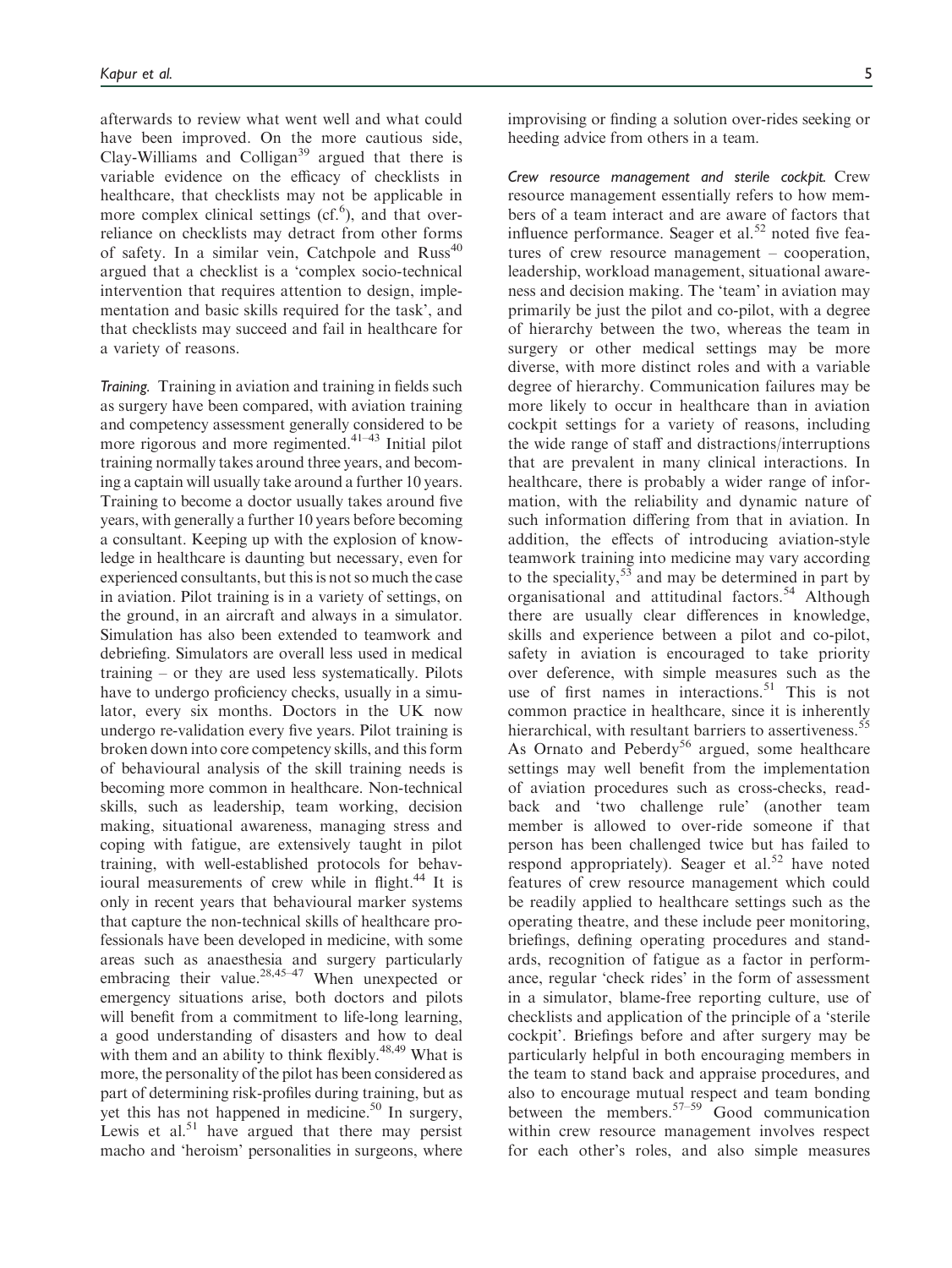such as direct eye contact, introducing each other, using non-judgemental words and putting safety before self-esteem.

A 'sterile cockpit', which essentially refers to an environment free of unnecessary distractions, may improve patient safety if applied at key points in clinical procedures. $36$  A distraction-free environment is especially important when a critical or complex procedure is being carried out, whether it be an intricate stage of a surgical procedure in healthcare or taking off/landing in aviation. There is a high frequency of distractions and interruptions in the work of healthcare professionals,<sup>60</sup> with a negative impact on patient safety.<sup>61,62</sup> A number of studies, such as that by Federwisch et al.,  $37$  have successfully applied the sterile cockpit idea to medication delivery, where 'DO NOT DISTURB' tabards or signs are visible during medication rounds, so as to reduce the number of distractions. When emergencies arise in a cockpit or in a surgical setting, multiple alarms may be activated, and the ability to notice and respond to key alarms, and to think flexibly, are key for safe outcomes – analogies can readily be made here between airline and medical settings.49,63–65

# Performance analysis

Investigation of incidents. In the UK, an investigation report by the Air Accidents Investigation Board can involve at least several months of work, with field investigations where appropriate, and detailed background information sought on the equipment and individuals involved. The usual structure of an Air Accidents Investigation Board Report is as follows:

- (a) There is firstly a factual summary of the key features of the incident which includes detailed information about the aircraft and the pilot.
- (b) There follows a synopsis of the report:
	- . An exposition of all the relevant facts of the incident, often with graphs and photographs
	- . An analysis of the data gathered with a view to understanding what could have contributed to the incident
	- . Conclusions and safety recommendations

Woloshynowych et al.<sup>66</sup> have documented the types of investigations and analyses that are carried out for critical incidents and adverse events in healthcare, and studied 138 papers that provided relevant evidence. They cited systems such as the Australian Incident Monitoring System, the Critical Incident Technique, Significant Event Auditing, Root Cause Analysis, the Organizational Accident Causation Model and the Comparison with Standards approach. They concluded that:

There was little or no information on the training of investigators, how the data was extracted or any information on quality assurance for data collection and analysis...In most papers, there was little or no discussion of implementation of any changes as a result of the investigations. (p. iii)

Macrae and Vincent<sup>26</sup> have pointed to major limitations in the quality of investigations and monitoring of the implementation of recommendations for improvement in the case of healthcare compared with other industries such aviation. They have argued for an independent investigations agency in the NHS, comparable to the Air Accidents Investigation Board, and to its parallel body in the USA, the National Transportation Safety Board, a recommendation that has been accepted by the UK government. In the USA, a specific aviation safety body was set up in 1998 to bring together stakeholders in government and industry, and was called the Commercial Aviation Safety Team. This team identifies top safety areas through analysis of accident and incident data; it charters joint teams of experts to develop methods to fully understand the chain of events leading to accidents; and it identifies and implements high-leverage safety interventions to reduce the fatality rate in these areas. Pronovost et al. $67$  argued for a similar body to be set up within healthcare.

Reporting of incidents. Reporting of incidents has many dimensions, which include the extent to which reporting is blame-free; the readiness to produce a report; the documentation of near-misses; the particular reports which are investigated; the format, investigation and dissemination of reports; the body that investigates and reports on serious incidents; positive or negative consequences for those who have contributed to or highlighted an adverse event; and the resulting action plans. In healthcare, Morbidity & Mortality meetings, where they happen, are often a forum where problematic cases are reported and discussed, and where deaths and serious complications ought to be reviewed to promote learning and improvements in practice. In terms of national reporting, in the UK there is the National Reporting and Learning Service, which is one of the largest reporting systems of its type in the world. A key criticism of reporting within healthcare is that the link from error to learning has often not materialised, and few mechanisms are put in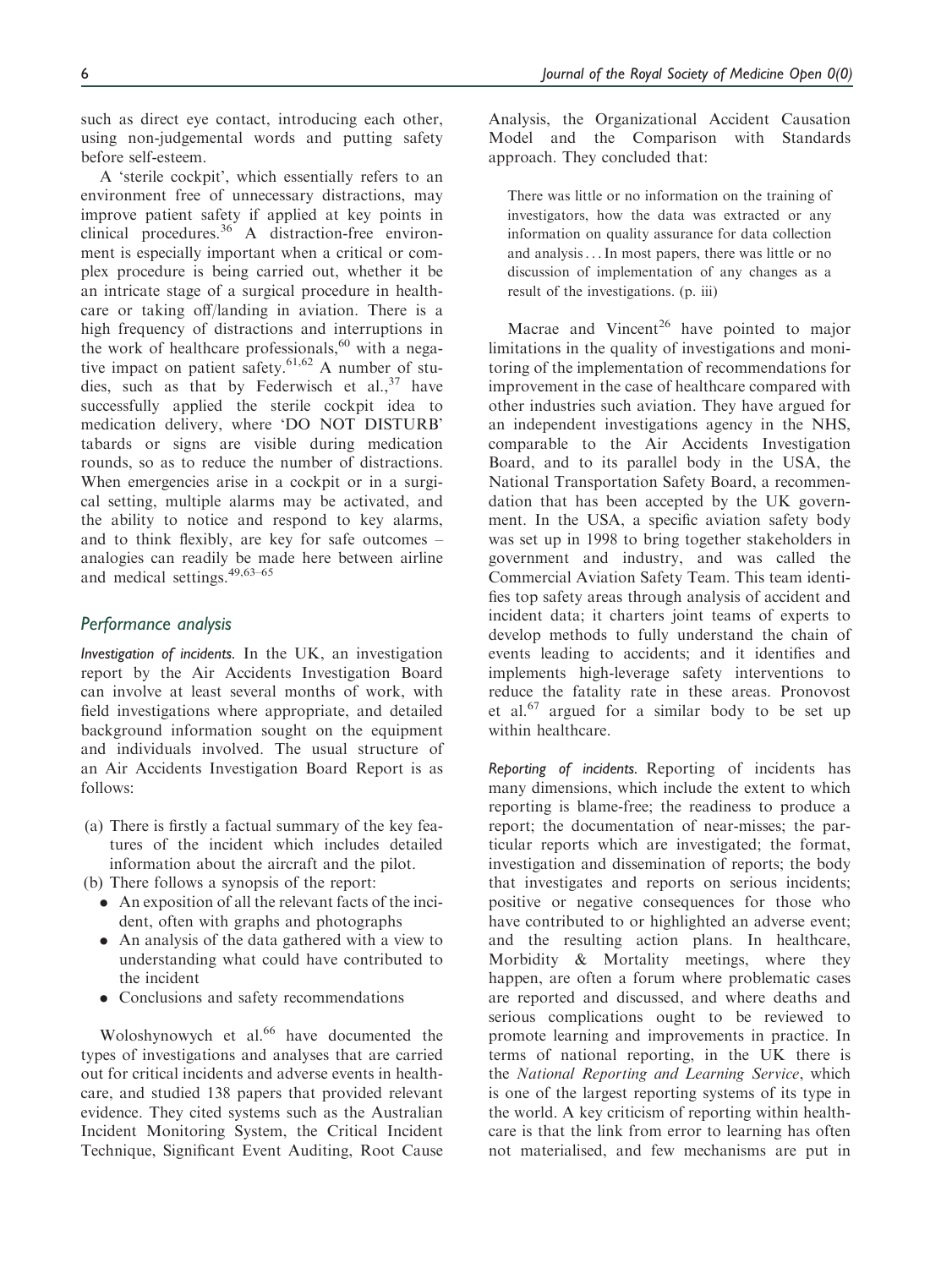place to ensure that changes have been implemented and errors are not repeated. In aviation, a major incident is often followed by the causes being simulated and becoming part of training, and particular equipment design, procedural or training recommendations being put in place, such as happened after the 2009 Air France plane disaster.<sup>68</sup>

In clinical practice, adverse events such as complications are often considered to be routine, and thus may not be reported. Apart from blame, some doctors may not report near-miss adverse events due to a sense of pride or self-esteem, or due to fear of litigation. There may also be lack of time for reporting and high workload, lack of understanding why reporting is needed, concerns that no beneficial action will follow and in some countries lack of confidentiality or absence of adequate reporting systems in place. $69,70$  As has been found in aviation, $71$  nearmisses may often be as instructive as adverse events.<sup>72</sup> It may be worth translating into healthcare the aviation system of immunity from disciplinary action for the reporting of adverse incidents, apart from cases of gross or wilful negligence.<sup>73</sup> The system used in aviation, Confidential Human Factors Incident Reporting Programme, has now been emulated in the field of surgery – Confidential Reporting System in Surgery – and has been found to work well.<sup>74</sup> Similar schemes, which also encourage the reporting of near-misses, have adopted userfriendly online reporting formats.<sup>75</sup>

Ferroli et al.<sup>76</sup> described how, with the support of aviation specialists, they designed a Patient Incident Reporting System form which was used to record near-misses in a neurosurgical setting. They analysed 14 such incidents and were able to distinguish different types of failures – human factors (the most common), technological factors, organisational factors and procedural factors. Their reporting and analysis system appeared to encourage a no-blame reporting culture. Clinicians rarely keep an audio or video record of their interactions with patients, and the introduction of such recordings is a matter of debate.<sup>77</sup> However, in aviation, 'black boxes' – which record flight data and cockpit conversations – are carried in all commercial aircraft. The idea of documenting all safety failures, however minor, was also highlighted by Bowermaster et al.,<sup>78</sup> who likened their approach to that of using the 'black box' principle in aviation (cf.<sup>79</sup>). Helmreich<sup>14</sup> has described a 'Line Operations Safety Audit' that involved expert observers in the cockpit during normal flights. As well as potential safety threats, such as mountains and adverse weather, types of human error were documented, and fell into several groups – violations (e.g. conscious failure to adhere to procedures), procedural errors (e.g. erroneous entry into flight computer), errors in communication (e.g. misunderstood altitude clearance), lack of proficiency (e.g. inability to program computer-based device), and poor decisions (e.g. decision to navigate through adverse weather). There is scope for emulating aviation by including direct observation of clinical staff as part of routinely evaluating quality of care. $80$ 

## Implications for healthcare

There are many opportunities for safety measures and concepts in high-risk industries such as aviation to be considered for adoption in healthcare, with a need for actions to be proactive and generative, rather than solely reactive to adverse events. $81$  A focus on systems rather than individuals, and an examination of 'latent risk factors' that may result in adverse events, are other lessons that we can learn from aviation. $82,83$ Naturally, adopting measures from aviation without adapting them for the unique healthcare environment would be unwise, but where this has been done in a systematic but flexible way, clear benefits have been found.<sup>84</sup> Issues such as privacy and patient confidentiality are particularly important in healthcare. In the finance-driven world of healthcare, any safety improvements should ideally have a good economic argument to accompany them, but – as Lewis et al. $51$ have argued – making such a case should be relatively easy to do, especially bearing in mind the huge litigation costs of clinical negligence claims.

As happens in safety-critical industries such as aviation, human factors training and related psychological training in patient safety and staff wellbeing need to be an integral part of all NHS staff workplans, from the board-room to the bedside, with dedicated human factors/patient safety psychologists in post. Most major airlines have well-established departments that are staffed by a large team of psychologists/human factors specialists, while this is the exception rather than the rule for major NHS hospitals. The psychology of patient safety and staff wellbeing should be an integral part of the professional training curricula of healthcare staff, staff selection, induction, appraisal, revalidation, merit awards and Continuing Professional Development, so as to gradually develop the appreciation within the healthcare community of the impact of human factors, psychological variables and non-technical skills on safety. Cognitive Bias Avoidance Training could form a key component of such training curricula in view of the key part cognitive decision making plays in a number of adverse incidents, $85$  and the potential effectiveness of Cognitive Bias Avoidance Training for reducing diagnostic errors.<sup>86,87</sup> Key bodies, such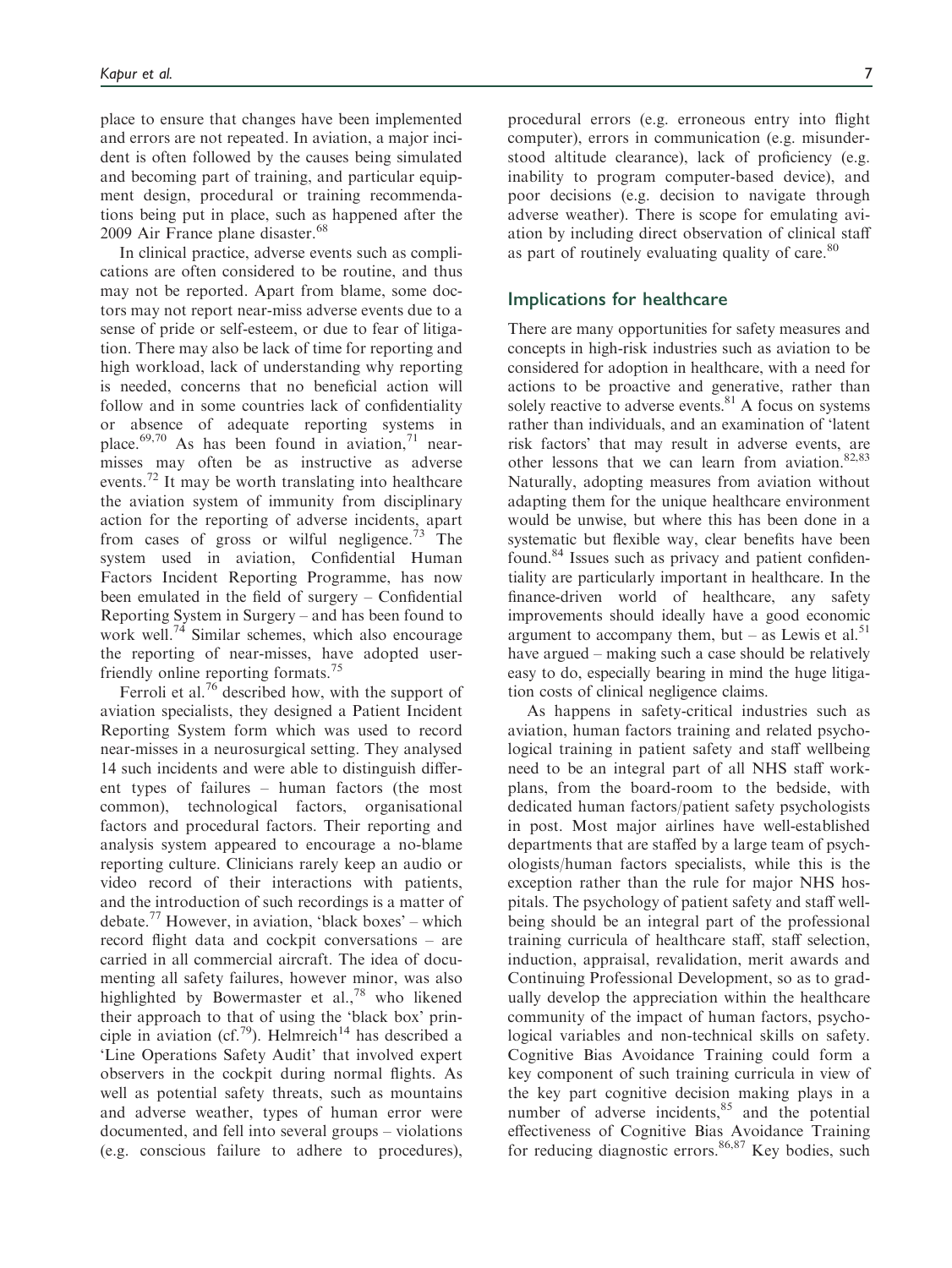as NHS England, the Care Quality Commission and the Department of Health, as well as regulatory bodies such as the General Medical Council, should have resident expertise in human factors and the psychology of safety, together with an ethos that embraces and rewards clinical excellence (cf.<sup>88–90</sup>).

In a recent television interview, Captain Chesley Sullenberger, the senior crew member of the Hudson River aircraft incident, is reported as stating,

We have purchased at great cost lessons literally bought with blood that we have to preserve as institutional knowledge and pass on to succeeding generations. We cannot have the moral failure of forgetting those lessons and have to relearn them.

It behoves all of those involved in healthcare delivery to have this same urgency of purpose.

#### **Declarations**

Competing interests: The views expressed are those of the authors and not necessarily those of the NHS, the NIHR or the Department of Health. NS delivers team and patient safety assessment and training interventions to hospitals in England and internationally via London Safety and Training Solutions Ltd, which he directs. NK is a member of the Royal College of Surgeons' Confidential Reporting System for Surgery (CORESS) advisory committee. The remaining authors report no competing interests in respect of this study.

Funding: NS's research was supported by the National Institute for Health Research (NIHR) Collaboration for Leadership in Applied Health Research and Care (CLAHRC), South London at King's College Hospital NHS Foundation Trust. NS is a member of King's Improvement Science, which is part of the NIHR CLAHRC South London and comprises a specialist team of improvement scientists and senior researchers based at King's College London. Its work is funded by King's Health Partners (Guy's and St Thomas' NHS Foundation Trust, King's College Hospital NHS Foundation Trust, King's College London and South London and Maudsley NHS Foundation Trust), Guy's and St Thomas' Charity, the Maudsley Charity and the Health Foundation.

TS's work represents independent research supported by the UK's National Institute for Health Research (NIHR) Imperial Patient Safety Translational Research Center (RD PSC 79560).

The views expressed are those of the authors and not necessarily those of the NHS, the NIHR or the Department of Health.

#### Ethical approval: Not required

#### Guarantor: NK

Contributorship: NK proposed the idea for this paper and produced an initial draft. AP and TS worked on the next draft of the paper. TR and NS contributed to subsequent drafts of the paper. All authors read and made suggestions in respect of later drafts of the paper.

Acknowledgments: We are grateful to the following for reading and providing helpful comments on the manuscript: Dr Veronica Bradley, Dr Ciaran O'Driscoll and Ms Dalia Levi.

Provenance: Not commissioned; peer-reviewed by Philemon Gukop

#### **References**

- 1. Thomas E and Helmreich R. Will airline safety models work in healthcare? In: Rosenthal M and Sutcliffe K (eds) Medical error: What do we know? What do we do? San Francisco: Jossey Bass, 2002, pp.217–234.
- 2. Gordon S, Mendenhall P and O'Connor B. Beyond the checklist. What else health care can learn from aviation teamwork and safety. Ithaca: Cornell University Press, 2013.
- 3. Boeing Commercial Airlines. Statistical summary of commercial jet airplane accidents: worldwide operations 1959–2014. Seattle, Washington State: Aviation Safety, Boeing Commercial Airlines, 2014.
- 4. Sullenberger C and Chesley B. 'Sully' Sullenberger: making safety a core business function. Healthc Financ Manage 2013; 67: 50–54.
- 5. Rissmiller R. Patients are not pilots and doctors are not pilots. [Letter]. Crit Care Med 2006; 34: 2869.
- 6. Rogers J. Have we gone too far in translating ideas from aviation to patient safety? Yes. BMJ 2011; 342: c7309.
- 7. Gaba D. Have we gone too far in translating ideas from aviation to patient safety? No. BMJ 2011; 342: c7309.
- 8. Reader T and Cuthbertson B. Teamwork and team training in the ICU: where do the similarities with aviation end? Crit Care 2011; 15: 1–6.
- 9. Ricci R, Panos A, Lincoln J, et al. Is aviation a good model to study human errors in health care? Am J Surg 2012; 203: 798–801.
- 10. Shaw J and Calder K. Aviation is not the only industry: healthcare could look wider for lessons on patient safety. Qual Saf Health Care 2008; 17: 314.
- 11. Pillow M and O'Neill P. An interview with Paul O'Neill. Jt Comm J Qual Patient Saf 2014; 40: 428–432.
- 12. Amalberti R, Auroy Y, Berwick D, et al. Five systems barriers to achieving ultrasafe health care. Ann Intern Med 2005; 142: 756–764.
- 13. Reason J. A life in error. From little slips to big disasters. Farnham: Ashgate, 2013.
- 14. Helmreich R. On error management: lessons from aviation. BMJ 2000; 320: 781–785.
- 15. Lawton R, McEachan R, Giles S, et al. Development of an evidence-based framework of factors contributing to patient safety incidents in hospital settings: a systematic review. BMJ Qual Saf 2012; 21: 369–380.
- 16. Holtman M. Paradoxes of professionalism and error in complex systems. J Biomed Inform 2011; 44: 395–401.
- 17. Health and Safety Executive. A review of safety culture and safety climate literature for the development of the safety culture inspection toolkit. London: Her Majesty's Stationery Office, 2005.
- 18. Francis R. Freedom to speak up. London: UK Department of Health, 2015.
- 19. Sullenberger C. Foreword. In: Gordon S, Mendenhall P and O'Connor B (eds) Beyond the checklist. What else health care can learn from aviation teamwork and safety. Ithaca: Cornell University Press, 2013, p.vii.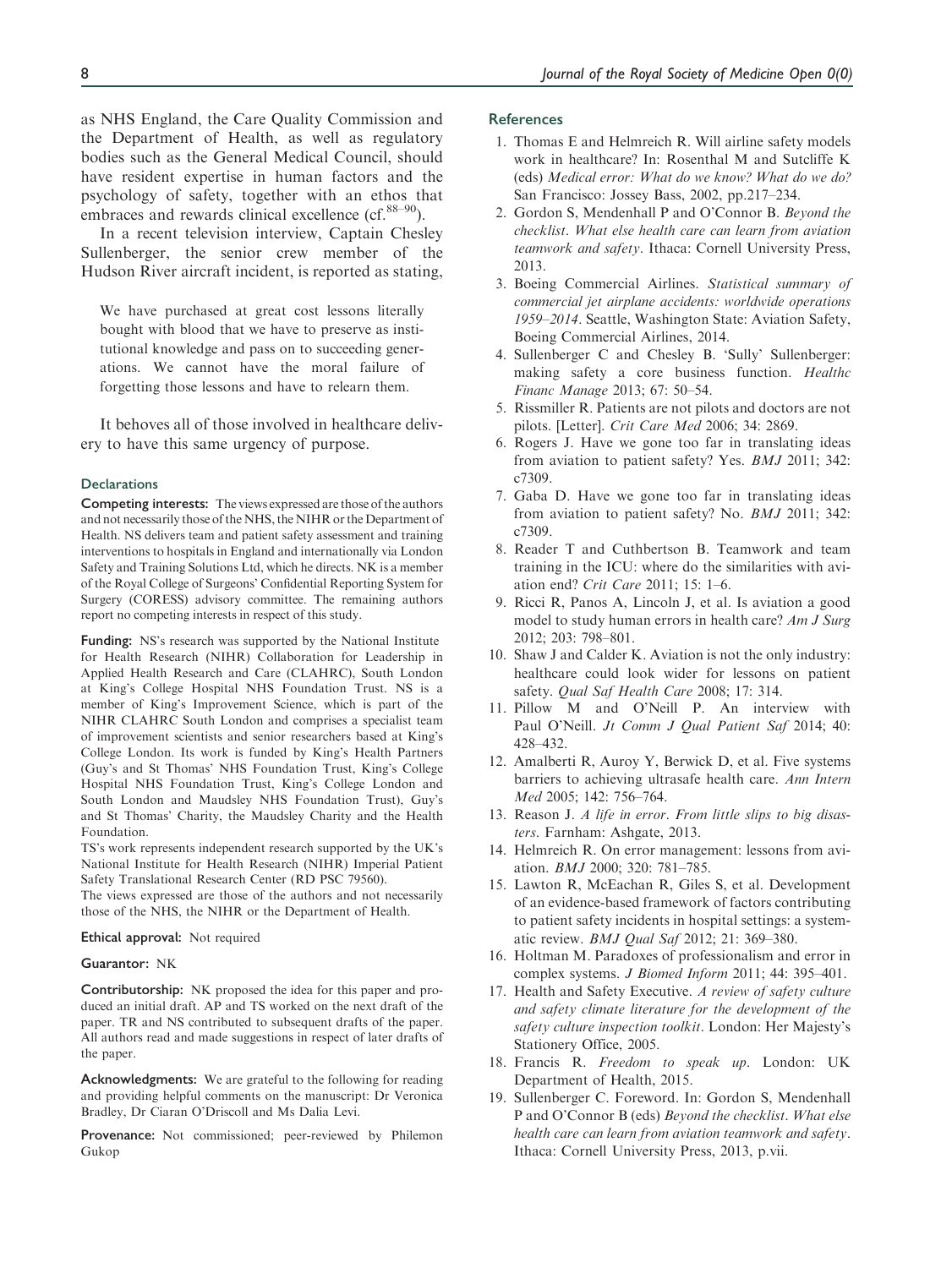- 20. Timmons S, Baxendale B, Buttery A, et al. Implementing human factors in clinical practice. Emerg Med J 2015; 32: 368–372.
- 21. Pinto A, Faiz O, Bicknell C, et al. Acute traumatic stress among surgeons after major surgical complications. Am J Surg 2014; 208: 642–647.
- 22. Horsfall S. Doctors who commit suicide while under GMC fitness to practice investigation. London: General Medical Council, 2014.
- 23. Francis R. Public inquiry into Mid-Staffordshire Hospital NHS Foundation Trust. Volume 3. London: Her Majesty's Stationery Office, 2013, p.1510.
- 24. BBC News, December 12, 2012. [http://www.bbc.co.uk/](http://www.bbc.co.uk/news/uk-20696610) [news/uk-20696610](http://www.bbc.co.uk/news/uk-20696610) (accessed 2 November 2015).
- 25. Public Administration Select Committee. Investigating clinical incidents in the NHS. London: House of Commons, 2015.
- 26. Macrae C and Vincent C. Learning from failure: the need for independent safety investigation in healthcare. J Roy Soc Med 2014; 107: 439–443.
- 27. Kapur N. The NHS needs a Staff Support Commission. Health Serv J 2014; 124: 22–23.
- 28. Toff N. Human factors in anaesthesia: lessons from aviation. Br J Anaesth 2010; 105: 21–25.
- 29. Haynes A, Berry W and Gawande A. What do we know about the safe surgery checklist now? [Editorial]. Ann Surg 2015; 261: 829–830.
- 30. Pronovost P, Goeschel C, Colantuoni E, et al. Sustaining reductions in catheter related bloodstream infections in Michigan intensive care units: observational study. BMJ 2010; 340: c309.
- 31. The World Health Organization. The World Health Organization Surgical Safety Checklist 2008. [http://](http://www.who.int/patientsafety/safesurgery/ss_checklist/en/) [www.who.int/patientsafety/safesurgery/ss\\_checklist/](http://www.who.int/patientsafety/safesurgery/ss_checklist/en/) [en/](http://www.who.int/patientsafety/safesurgery/ss_checklist/en/) (accessed 2 November 2015).
- 32. Ely J, Graber M and Croskerry P. Checklists to reduce diagnostic errors. Acad Med 2011; 86: 307–313.
- 33. Winters B, Aswani M and Pronovost P. Reducing diagnostic errors: another role for the checklist? Acad Med 2011; 86: 279–281.
- 34. Catchpole K, De Leval M, McEwan A, et al. Patient handover from surgery to intensive care: using Formula 1 pit-stop and aviation models to improve patient safety and quality. Pediatr Anesth 2007; 17: 470–478.
- 35. Low D, Reed M, Geiduschek J, et al. Striving for a zero-error patient surgical journey through adoption of aviation-style challenge and response flow checklists: a quality improvement project. Pediatr Anesth 2013; 23: 571–578.
- 36. Wadhera R, Parker S, Burkhart H, et al. Is the 'sterile cockpit' concept applicable to cardiovascular surgery critical intervals or critical events? The impact of protocol-driven communication during cardiopulmonary bypass. J Thorac Cardiovasc Surg 2010; 139: 312–319.
- 37. Federwisch M, Ramos H and Adams S. The sterile cockpit: an effective approach to reducing medication errors? Am J Nurs 2014; 114: 47–55.
- 38. Schelkun S. Lessons from aviation safety: 'plan your operation – operate your plan'. Patient Saf Surg 2014;  $8: 1-3$
- 39. Clay-Williams R and Colligan L. Back to basics: checklists in aviation and healthcare. BMJ Qual Saf 2015; 24: 428–431.
- 40. Catchpole K and Russ S. The problem with checklists. BMJ Qual Saf 2015; 24: 1–5.
- 41. Sommer K-J. Pilot training: what can surgeons learn from it? Arab J Urol 2014; 12: 32–36.
- 42. Schwaitzberg S, Godinez C, Kavic S, et al. Training and working in high-stakes environments: lessons learned and problems shared by aviators and surgeons. Surg Innov 2009; 16: 187–195.
- 43. Dekker S. Patient safety. A human factors approach. London: CRC Press, 2011.
- 44. Harris D. Improving aircraft safety. Psychologist 2014; 27: 90–94.
- 45. Flin R, O'Connor P and Crichton M (eds). Safety at the sharp end. Aldershot: Ashgate, 2008.
- 46. Musson D. Teamwork in medicine: crew resource management and lessons from aviation. In: Croskerry P, Cosby K, Schenkel S, et al. (eds) Patient safety in emergency medicine. Philadelphia: Lippincott Williams and Wilkins, 2009, pp.188–194.
- 47. Hull L, Arora S, Kassab E, et al. Observational teamwork assessment for surgery: content validation and tool refinement. J Am Coll Surg 2011; 212: 234–243.
- 48. Assael L. 'Sully' Sullenberger and the miracle on the Hudson'': a lesson in heroism for oral and maxillofacial surgeons. J Oral Maxillofac Surg 2009; 67: 711-712.
- 49. Bhangu A, Bhangu S, Stevenson J, et al. Lessons for surgeons from the final moments of Air France Flight 447. World J Surg 2013; 37: 1185–1192.
- 50. Sommer K. Learning from errors. Applying aviation safety concepts to medicine. Eur Urol 2013; 64: 680–681.
- 51. Lewis G, Vaithianathan R, Hockey P, et al. Counterheroism, common knowledge, and ergonomics: concepts from aviation that could improve patient safety. Milbank Q 2011; 89: 4–38.
- 52. Seager L, Smith D, Patel A, et al. Applying aviation factors to oral and maxillofacial surgery – the human element. Br J Oral Max Surg 2013; 51: 8–13.
- 53. McCulloch P, Mishra A, Handa A, et al. The effects of aviation-style non-technical skills on technical performance and outcome in the operating theatre. Qual Saf Health Care 2009; 18: 109–115.
- 54. Catchpole K, Dale T, Hirst D, et al. A multicentre trial of aviation-style training for surgical teams. J Patient Saf 2010; 6: 180–186.
- 55. Lyndon A. Communication and teamwork in patient care: how much can we learn from aviation. J Obstet Gynecol Neonatal Nurs 2006; 35: 538–546.
- 56. Ornato J and Peberdy M. Applying lessons from commercial aviation safety and operations to resuscitation. Resuscitation 2014; 85: 173–176.
- 57. Mathieu J, Heffner T, Goodwin G, et al. The influence of shared mental models on team process and performance. J Appl Psychol 2000; 85: 273–283.